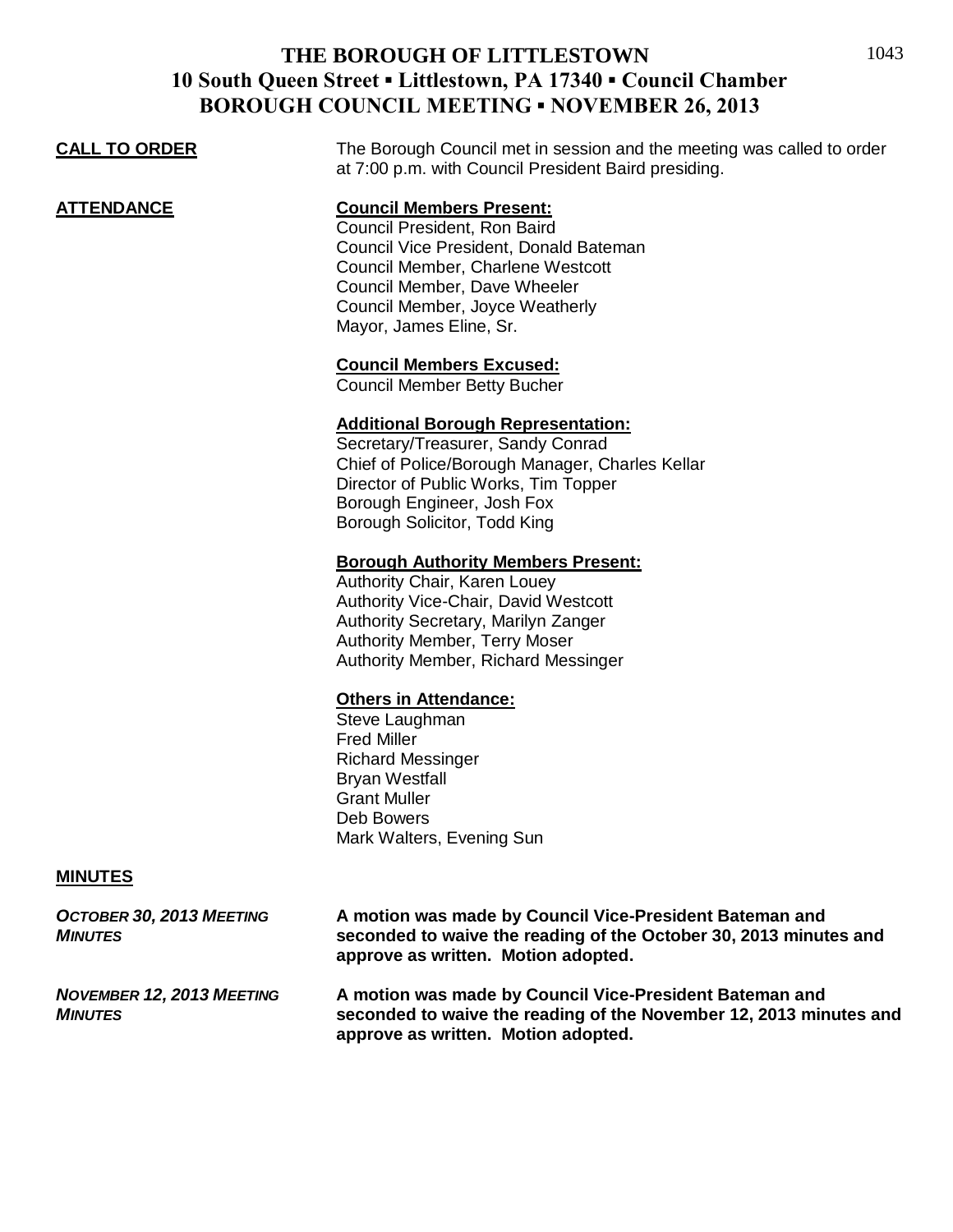| <b>APPROVAL AND</b><br><b>PAYMENT OF BILLS</b>                            |                                                                                                                                                                                                                                                                |
|---------------------------------------------------------------------------|----------------------------------------------------------------------------------------------------------------------------------------------------------------------------------------------------------------------------------------------------------------|
| <b>ACCOUNTS PAYABLE</b>                                                   | A motion was made by Council Vice-President Bateman and<br>seconded to approve the accounts payable for the General, Pool,<br>Water and Sewer Funds from October 23, 2013 through November 21,<br>2013 in the amount of \$648,367.84. Motion adopted.          |
| <b>PAYROLL</b>                                                            | A motion was made by Council Vice-President Bateman and<br>seconded to approve the payroll from October 23, 2013 through<br>November 21, 2013 in the amount of \$81,952.64. Motion adopted.                                                                    |
| <b>REVENUE &amp; EXPENSE REPORT</b>                                       | A motion was made by Council Vice-President Bateman and<br>seconded to approve the Revenue and Expenditure Report for the<br>month of September. Motion adopted.                                                                                               |
| <b>NEW BUSINESS</b>                                                       |                                                                                                                                                                                                                                                                |
| <b>HAMMERGUARD-POOL</b><br><b>MANAGEMENT SERVICES</b><br><b>AGREEMENT</b> | A motion was made by Council Vice-President Bateman and<br>seconded to approve the Pool Management Services Agreement<br>between the Borough of Littlestown and HammerGuard Aquatics in<br>the amount of \$57,865.00 for the 2014 pool season. Motion adopted. |
| <b>RECESS</b>                                                             | Council President Baird recessed the meeting of the Littlestown Borough<br>Council for the Borough Authority Meeting to be called to order at 7:15pm.                                                                                                          |
| <b>BOROUGH AUTHORITY</b>                                                  | Borough Authority Chair Louey called the meeting of the Littlestown<br>Borough Authority meeting to order at 7:15pm.                                                                                                                                           |
| <b>PAYMENT APPLICATION #10</b><br>T-A-H, CONTRACT 12-1                    | A motion was made by Authority Vice-Chair Westcott and seconded<br>to approve Payment Application #10 to T-A-H Construction, Inc. for<br>contract 12-1 in the amount of \$440,577.12. Motion adopted.                                                          |
| <b>PAYMENT APPLICATION #9</b><br><b>SWAM, CONTRACT 12-2</b>               | A motion was made by Authority Vice-Chair Westcott and seconded<br>to approve Payment Application #9 to Swam Electric Co, Inc. for<br>contract 12-2 in the amount of \$268,739.28. Motion adopted.                                                             |
| <b>CHANGE ORDER #3</b><br><b>SWAM, CONTRACT 12-2</b>                      | A motion was made by Authority Vice-Chair Westcott and seconded<br>to approve Change Order #3 to Swam Electric Co, Inc for Contract 1-2<br>in the increased amount of \$10,541.00. Motion adopted.                                                             |
| <b>ADJOURN</b>                                                            | A motion was made by Authority Vice-Chair Westcott to adjourn the<br>meeting of the Littlestown Borough Authority. Motion adopted.                                                                                                                             |
|                                                                           | The meeting of the Littlestown Borough Authority adjourned at 7:19pm.                                                                                                                                                                                          |
| <b>RECONVENE</b>                                                          | Council President Baird reconvened the meeting of the Littlestown<br>Borough Council at 7:19pm.                                                                                                                                                                |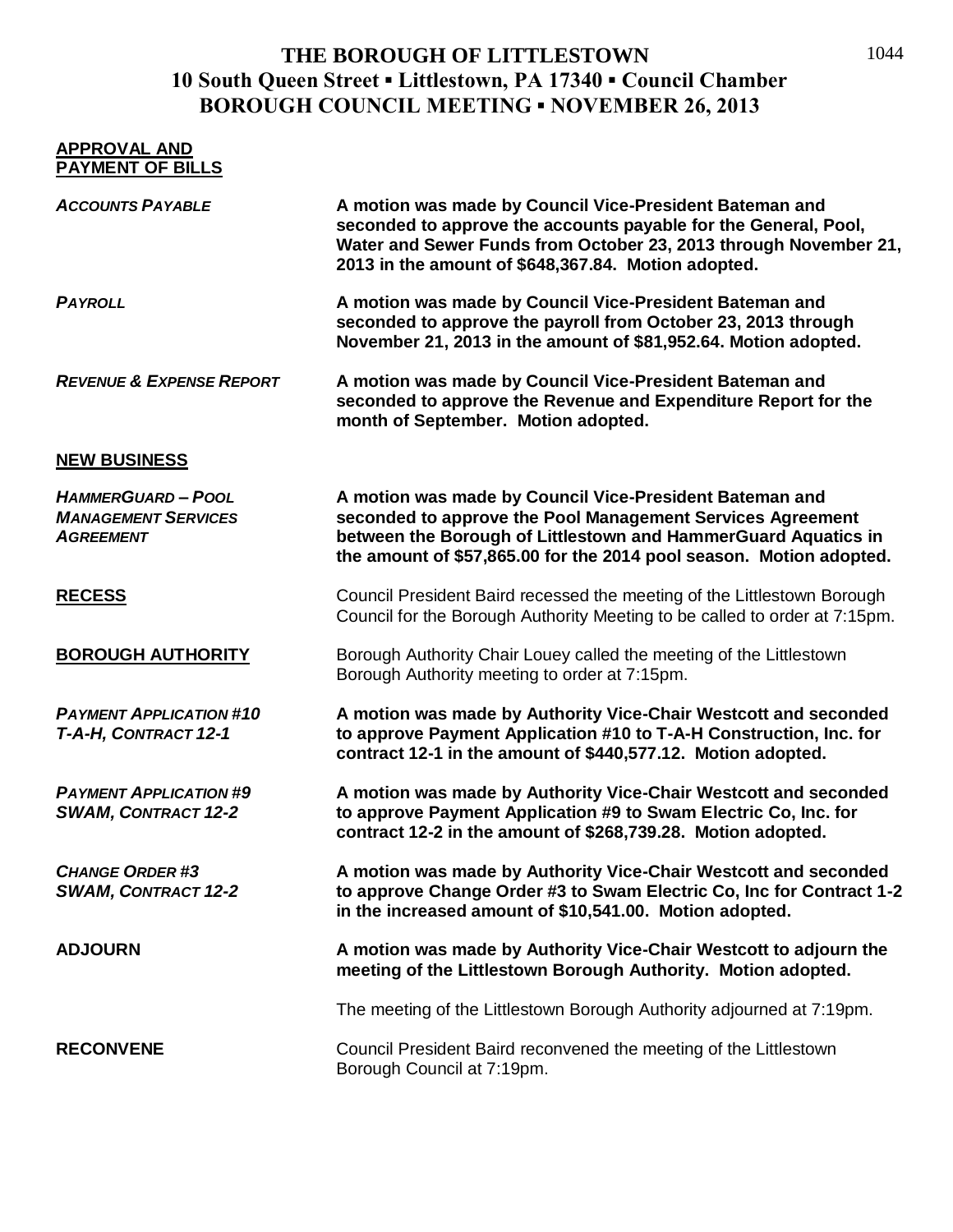#### **NEW BUSINESS**

| <b>PAYMENT APPLICATION #10</b><br>T-A-H, CONTRACT 12-1                                  | A motion was made by Council Vice-President Bateman and<br>seconded to approve Payment Application #10 to T-A-H<br>Construction, Inc. for contract 12-1 in the amount of \$440,577.12.<br>Motion adopted.                                                                                                                                                                                                                |
|-----------------------------------------------------------------------------------------|--------------------------------------------------------------------------------------------------------------------------------------------------------------------------------------------------------------------------------------------------------------------------------------------------------------------------------------------------------------------------------------------------------------------------|
| <b>PAYMENT APPLICATION #9</b><br><b>SWAM, CONTRACT 12-2</b>                             | A motion was made by Council Vice-President Bateman and<br>seconded to approve Payment Application #9 to Swam Electric Co,<br>Inc. for contract 12-2 in the amount of \$268,739.28. Motion adopted.                                                                                                                                                                                                                      |
| <b>CHANGE ORDER #3</b><br><b>SWAM, CONTRACT 12-2</b>                                    | A motion was made by Council Vice-President Bateman and<br>seconded to approve Change Order #3 to Swam Electric Co, Inc for<br>Contract 1-2 in the increased amount of \$10,541.00. Motion adopted.                                                                                                                                                                                                                      |
| <b>PAYMENT APPLICATION #1</b><br>J.A. MYERS, CONTRACT 12-4<br><b>LUMBER ST PHASE II</b> | A motion was made by Council Vice-President Bateman and<br>seconded to approve Payment Application #1 to JA Myers and<br>Development for Contract 12-4 in the amount of \$80,468.99.                                                                                                                                                                                                                                     |
| <b>2014 MEETING MINUTES</b>                                                             | A motion was made by Council Member Westcott and seconded to<br>advertise the 2014 Meeting Minutes. Motion adopted.                                                                                                                                                                                                                                                                                                      |
| <b>REPORTS OF BOARDS</b>                                                                |                                                                                                                                                                                                                                                                                                                                                                                                                          |
| <b>PLANNING COMMISSION</b>                                                              |                                                                                                                                                                                                                                                                                                                                                                                                                          |
| 1 WEST KING ST, 138 BOYER ST<br>AND 207 S. QUEEN ST                                     | A motion was made by Council Vice-President Bateman and<br>seconded to approve the recommendations from the Planning<br><b>Commission to approve the following businesses:</b><br>1. Comfortably Numb Tattoo Studio to be located at 1 West King<br>Street;<br>2. Ole Thyme Gardener to be located at 138 Boyer Street and;<br>3. Cora's Country Cupboard to be located at 207 South Queen<br>Street.<br>Motion adopted. |
| <b>ADVERTISE AN ORDINANCE FOR</b><br><b>FIRE HYDRANT COSTS</b>                          | A motion was made by Council Member Westcott and seconded to<br>direct the Borough Solicitor to advertise an ordinance to amend<br>Chapter 70, Article V, Section 70-18 of the Littlestown Borough Code<br>by adding Fire Hydrant Charges per quarter. Council President Baird<br>stated that this was a non-agenda item and asked for public comment.<br>Motion adopted.                                                |
| <b>WINE FESTIVAL AT THE</b><br><b>LITTLESTOWN COMMUNITY PARK</b>                        | Deb Bowers with the Littlestown Rotary came before Council asking<br>permission to hold a wine festival at the Littlestown Community Park in<br>2014. The purpose of the event is to raise money for the Community<br>Parks playground and to also donate to other parts of the Community. Ms.<br>Bowers stated that there is still a lot of work and planning to be done but                                            |